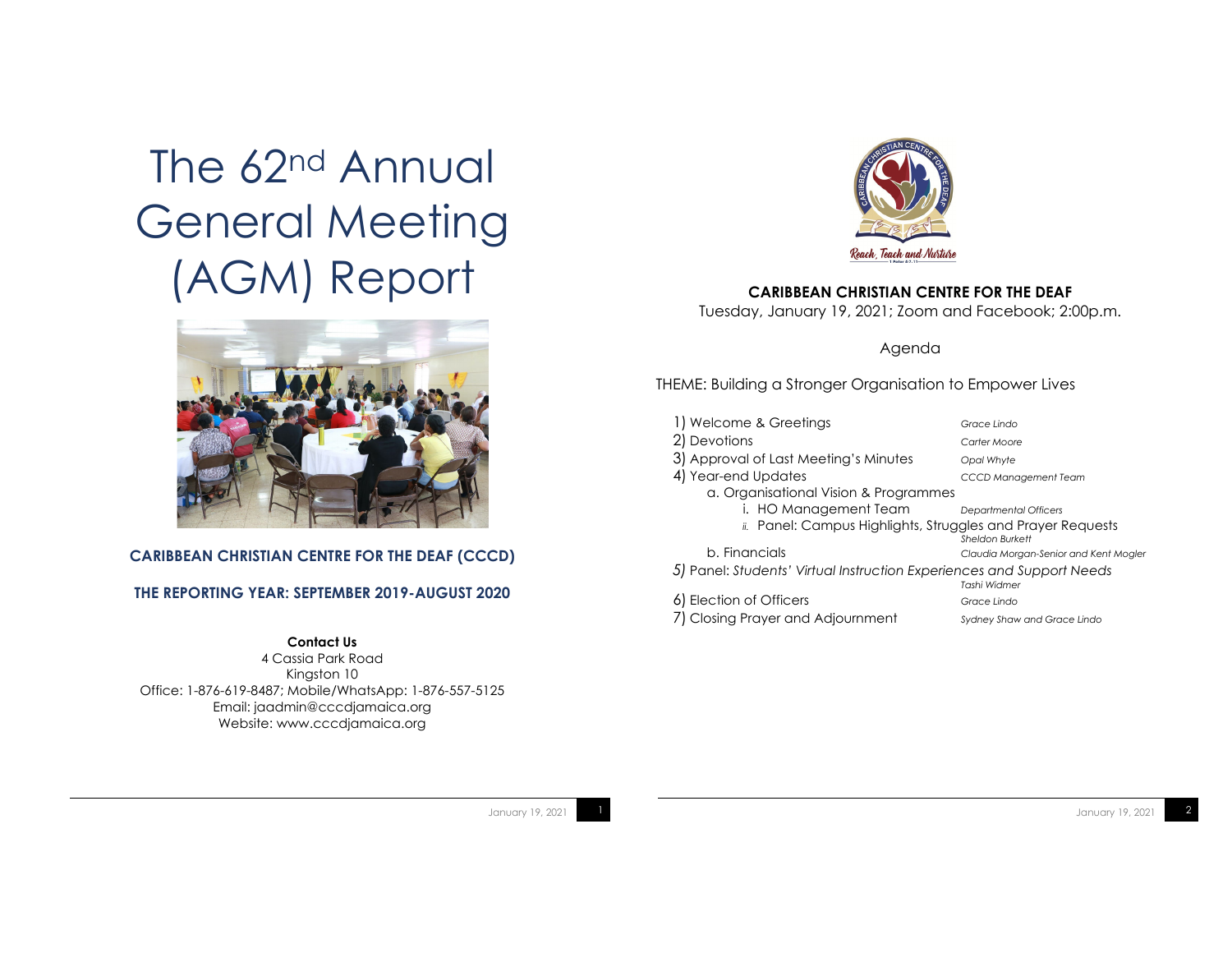## **Greetings**

Greetings! We pray that you will have a joy-filled year of 2021 as we enter into a new year of the unknown and the unpredictable while remembering that God the Father, the Son and the Holy Spirit is the only Source of Certainty.

The most part of this reporting year was quite unusual for us at CCCD. Since March 2020, as an impact of the pandemic, we had to navigate the unknowns and adapt to the new normal in our operations, with our three schools physically closed and then reopened for virtual instruction, our regular operations either being adjusted to a fully virtual approach of connection or rescheduled, and our daily norms adjusted to the norms of face-covering, hand/washing or sanitisation, and frequent cleaning. However, the adjustments have taught us that where there is a will, there is a way. That is the masterpiece of humanity that God has blessed us with- no matter what transpires in life, we can and will develop new coping mechanisms and strategies to survive.

As Executive Director, I have first-hand witnessed the love, hope, and faith of the CCCD staff members and missionaries in reaching, teaching, and nurturing the Deaf community of students and adults through our persistent and resilient efforts of online teaching and learning, despite the limited technological and accessibility resources, and sustaining employment without anyone being jobless, counselling support, and spiritual discipleship and care in and beyond our organisational ministry. Together, our efforts to keep CCCD uplifted by steadfastly sharing our love, hope and faith represents this most appropriately: United we stand, divided we fall.

Facing forward, may we consider how we may "wear the face" of Jesus Christ so the world may see Him as the Source of salt and light through us, sanitise ourselves of any bitterness and perturbation by staying rooted in the immovable Word of Jesus Christ that we take heart in any trials for He has overcome the world (John 16:33), and cleanse our minds and hearts with His love, hope and faith to become rivers of blessing towards others. All thanks and glory be unto our God the Father for His Son through whom the Holy Spirits enables the fruition of love, hope and faith in and among us!

Blessings from the CCCD family

### **Who We Are**

- •**Purpose**: To steward God's resources for His glory. 1 Peter 4:7-11
- •**Vision**: Reach, Teach, and Nurture the Deaf. Psalm 144:12; Proverbs 22:6; Ephesians 6:4
- •**Mission**: Enabling full language access (Jamaican Sign Language JSL and Written English) and affirmation in an inclusive community whereby knowledge is empowered to know the Lord, appreciate diversity, and understand the functions of the world. Romans 12
- •Our **eight (8) core values** are affirmative relationships, biblical faith, character, quality education, accountability, communication, diversity, and stewardship.







"*CCCD, hearing the cries of deaf (people), listening to their voices, speaking their language and through Jesus Christ empowering and moving them upward and forward*." ~~ John Meeks

## **Strategic Highlights 2019-2020**

This section provides an overview on the activities undertaken for each of the five (5) strategic objectives.

**Objective 1:** Capacity Building of Educators on Bilingual Deaf Education (BDE)

- $\checkmark$  Two educator training workshops hosted to concern with policies for Deaf Education and Child Safety and Protection and aligning instruction with the curriculum via differentiated instruction, respectively; an average rating of 4.4 out of 5 for both workshops
- $\checkmark$  Deaf Education Guidelines policy created and circulated

January 19, 2021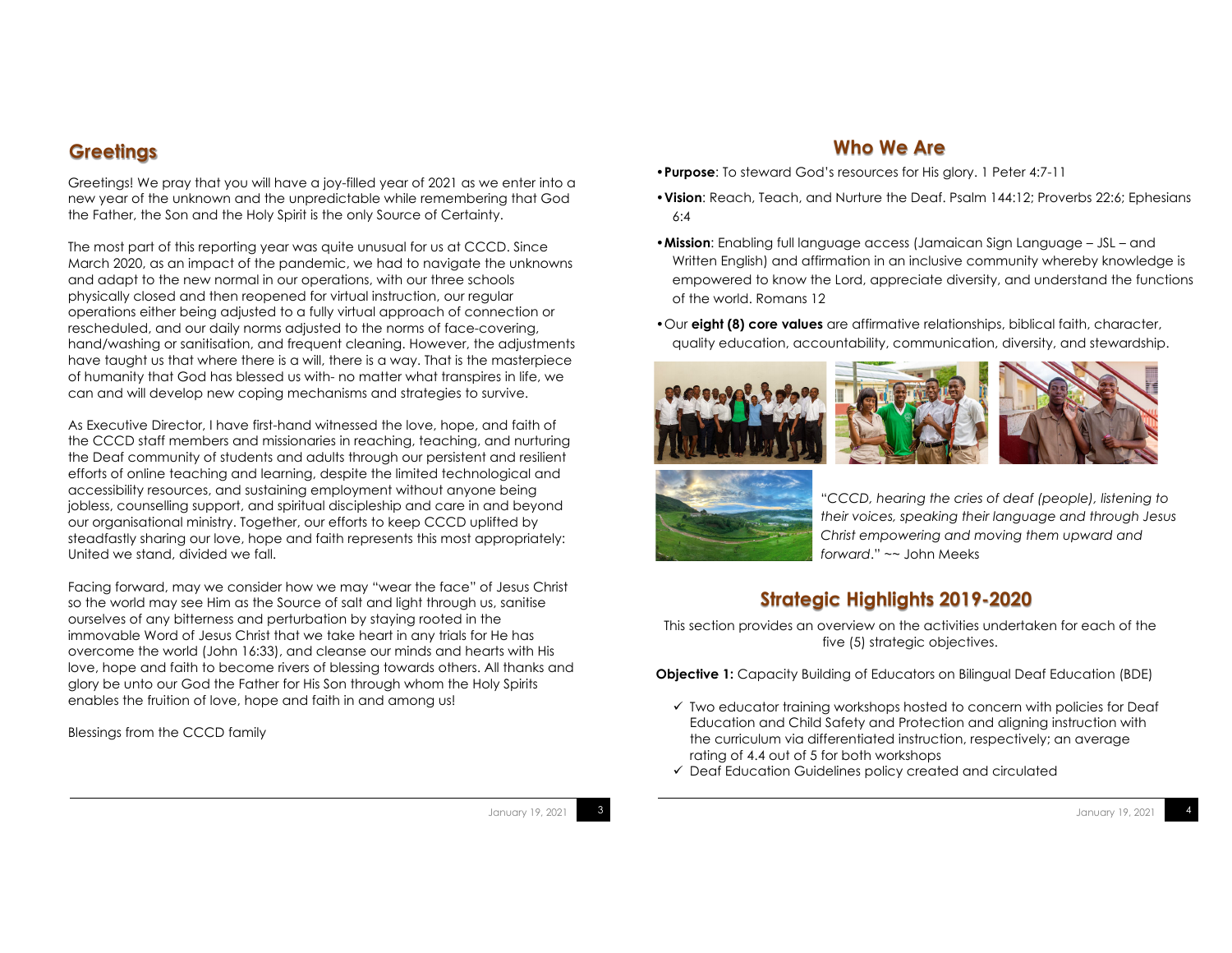- $\checkmark$  Engagement of at least five (5) CCCD staff members in the Bilingual Deaf Education leadership training provided by the Jamaica Association for the Deaf (JAD)
- $\checkmark$  Six (6) types of technical equipment including 65 tablets, 6 laptops, 6 laptop bags, 3 projectors, 3 projector cases, 6 HDMI cables and 5 webcams procured, being funded by the HarvestCall Child Sponsorship and Digicel Foundation
- $\checkmark$  Free receipt of the Google Suite for Education to assist with virtual instruction using the Google Classroom platform; heartfelt appreciation goes to Google!
- $\checkmark$  An average of 70% or 96 students from the total body of 129 students engaged in virtual classes from March 2020 to July 2020 despite limited resources
- $\checkmark$  Average academic performance results across the National Standards curricula indicated 62% for Knockpatrick and 51% for Kingston with eight students (8) of the latter campus passing the Caribbean Secondary Education Certificate (CSEC) courses
- $\checkmark$  Average vocational performance results were 84% for the entire programme or 82% and 85% for the commercial food preparation and housekeeping courses, respectively, at the Montego Bay campus
- $\checkmark$  A total of 31 staff members including 19 staff members of Knockpatrick, four (4) staff members of Montego Bay, and eight (8) staff members of Kingston successfully completed the JSL L4 course

**Objective 2:** Staff capacity building on Positive Behaviour Interventions and Supports (PBIS) methodology and application

- $\checkmark$  Completion, production and circulation of the PBIS handbook
- $\checkmark$  At least two staff sensitisation meetings on the PBIS approach held
- $\checkmark$  Child safety and protection policy (CSPP) developed and circulated

**Objective 3:** Strengthening of School to Work transitions

- $\checkmark$  At least 12 learners within the Continuing Adult Deaf Education (CADE) and Community Training Intervention (CTI) programme gained part-time and full-time employment
- $\checkmark$  Placement of the missionary family- Pat and Kara Bloemendaal- at the Jamaica Deaf Village (JDV) campus to assist with Deaf ministry and transition services
- $\checkmark$  Several staff turnovers during the period at the Montego Bay campus and then an eventual employment of the coordinator to manage the CADE-CTI programme- Rhonda Hamilton-Davis

January 19, 2021

- $\checkmark$  Modified leadership structure for the campus to result in improved execution of the vision
- $\checkmark$  Transition planning problem statement established to inform further assessments on actual and ideal practices towards development of the transition services framework

**Objective 4:** Growth of social enterprise initiatives and grants to support CCCD's financial sustainability

- $\checkmark$  Successful employment of the Social Enterprise Officer- John Meeks- to manage the Social Enterprise (SE) department
- $\checkmark$  Completion of the detailed Strengths, Weaknesses, Opportunities, and Threats (SWOT) analysis of all campuses for improved understanding of SWOT to inform business planning
- $\checkmark$  Successful receipt of a \$2.5M grant from Digicel Foundation towards the workforce or capacity building training of Deaf Adults at JDV to impact improved work ethics
- $\checkmark$  CCCD as recipient of two COVID-19 grants totalling US\$155,000 to assist with the financial shortfalls, being impacted by the pandemic and, consequently, reduced short-term mission team funding from the loss of 30+ teams. All glory be unto God for His faithfulness!
- $\checkmark$  The sewing department serves as the main driver of revenue for the JDV campus and, ultimately, CCCD
- $\checkmark$  Successful lease arrangements with two long-term ministry tenants including the Montego Bay Christian Academy and Youth With A Mission Deaf Discipleship Training School
- $\checkmark$  \$2.7M grant succeeded with the funding of the European Union through the RISE Life Management towards the Deaf Women's Skill Training, Employment and Empowering project through the sewing social enterprise, being expanded from the JDV campus to the Montego Bay campus. Congratulations to the JDV and MB campuses and John Meeks!
- $\checkmark$  Total SE net revenue was \$13M; congratulations to the SE department!
- $\checkmark$  Development of a ministry action plan to direct the vision and ministry activities of the New Life Church of the Deaf

**Objective 5:** Improvement of communication, networking, and partnership

 $\checkmark$  Three (3) campus management meetings held for the year to overview organisational priorities, financial management procedures and protocols, and human resources management, with an average attendance of 12 leaders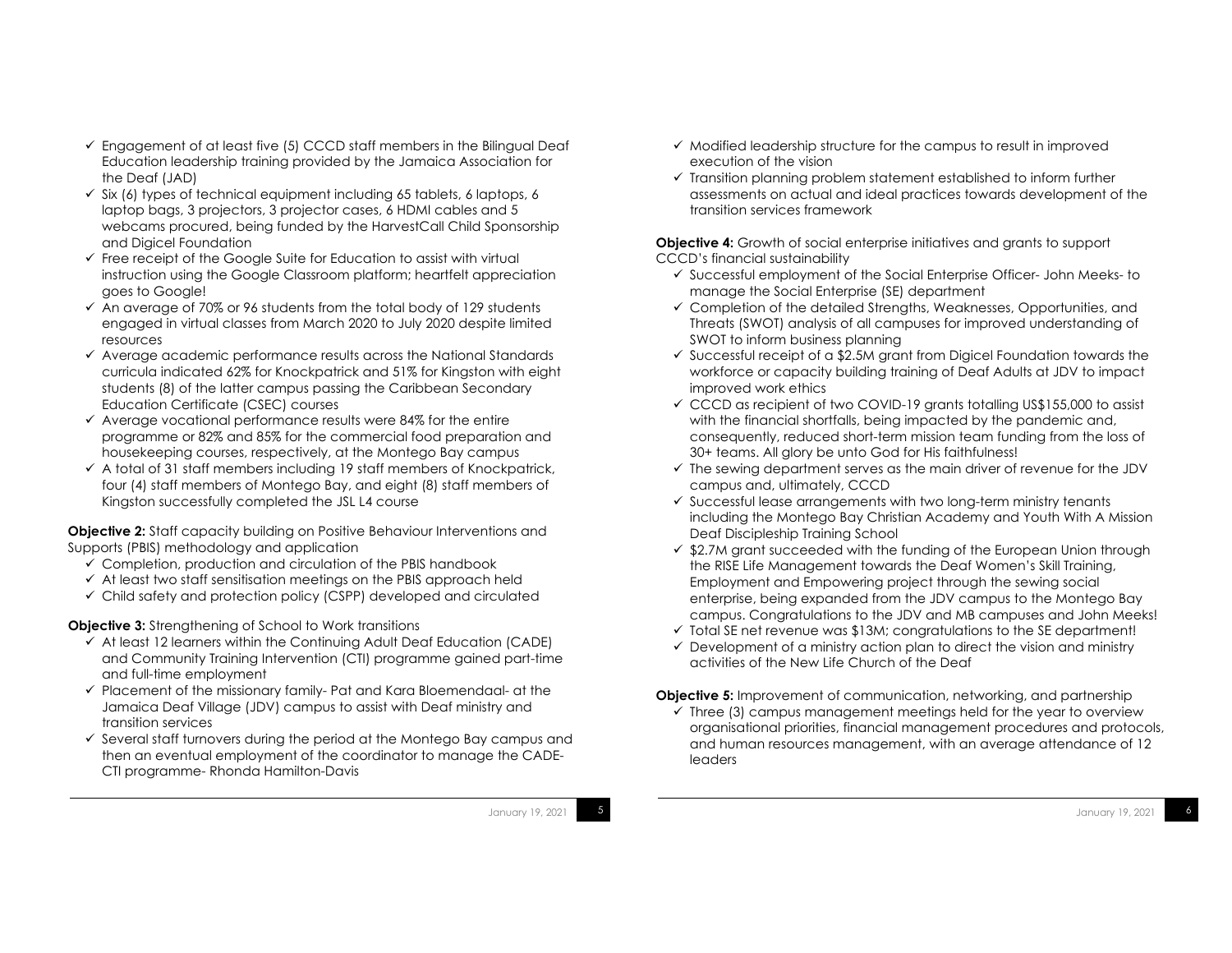- $\checkmark$  Minimum of 16 performance reviews, evaluations and appraisals conducted with an overall performance grade of 3.8 out of 5 or 75% out of 100%
- $\checkmark$  Publication of four types of promotional materials consisting of two (2) retractable banners, 10 acrylic plaques featuring the organisational mandate, four (4) 48 \* 48 inches wall vinyl's of the logo, and 2000 brochures including 500 each of the four (4) content topics entailing the 1) sponsorship programmes, 2) CCCD Overview, 3) SE programmes and 4) CADE programme.
- $\checkmark$  Two new partnerships created with the Ready to Sign company and the PAH Deaf Dance company for facilitation of JSL training courses and dance sessions with the students, respectively
- $\checkmark$  Implementation of the Reach to Teach taskforce to meet monthly, involving stakeholders from the CCCD, JAD, Global Village Partners, Sam Sharpe Diagnostic/Teachers College, and the Caribbean Deaf Ministries tasked with strategic activities responding to the needs for increased public awareness of schools, services and programmes for the Deaf and enhanced student enrolment in Schools for the Deaf
- $\checkmark$  Recruitment of the Communications Coordinator- Marsha Beckford- to primarily execute the communications activities, raising awareness of the CCCD profile and strengthening student enrolment across the organisation
- $\checkmark$  First-time ever hosting of a live-streamed panel discussion involving three teachers and three students regarding virtual teaching and learning experiences and it was well-received
- $\checkmark$  Recruitment of at least eight (8) successful candidates for several vacancies; many thanks to the Human Resources Department for managing the entire recruitment process!

#### **Financial Highlights 2019-2020**



January 19, 2021